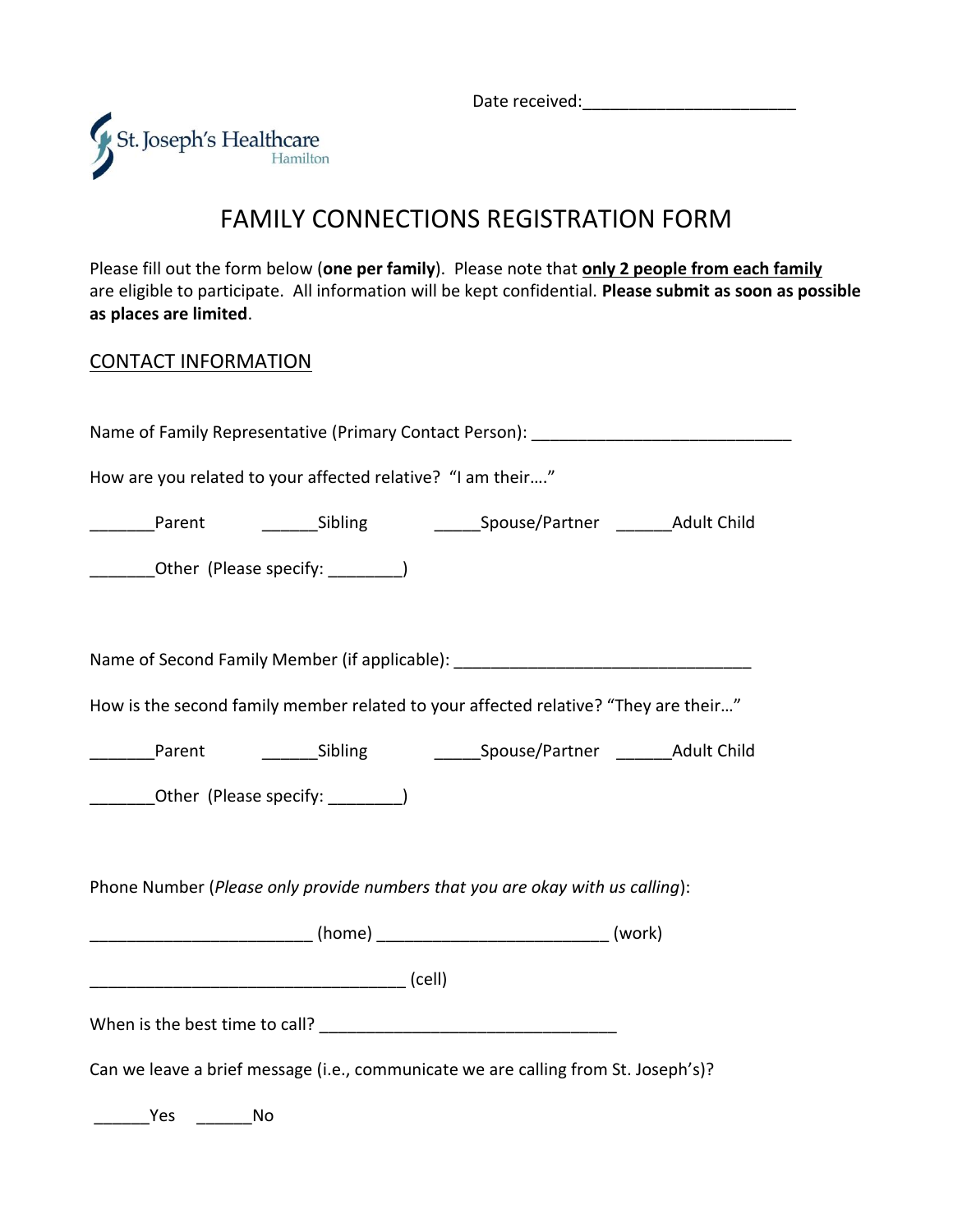| Do you prefer to be contacted by email? ________ Yes _________ No                                                                                                             |
|-------------------------------------------------------------------------------------------------------------------------------------------------------------------------------|
|                                                                                                                                                                               |
| <b>Mailing Address:</b>                                                                                                                                                       |
|                                                                                                                                                                               |
|                                                                                                                                                                               |
|                                                                                                                                                                               |
| <b>AVAILABILITY</b><br>The Family Connections Group normally runs 3 times a year (winter, spring/summer, fall).                                                               |
| If we ran a group on a weekday evening (6:30-8:30 pm), would you be available to regularly attend                                                                             |
| class over a 12 week period?                                                                                                                                                  |
| __________Yes __________No                                                                                                                                                    |
| I am not available on weekday evenings. Please contact me if alternative times become available in                                                                            |
| the future. ______ (please check if appropriate)                                                                                                                              |
| <b>PLEASE TELL US MORE</b>                                                                                                                                                    |
| How did you hear about the class?                                                                                                                                             |
|                                                                                                                                                                               |
| Are you currently living with your affected relative?                                                                                                                         |
| Yes No                                                                                                                                                                        |
| Has your relative been formally diagnosed with Borderline Personality Disorder? * Please note this<br>does not impact your eligibility to participate in Family Connections.* |

\_\_\_\_\_\_\_\_\_Yes \_\_\_\_\_\_\_\_No \_\_\_\_\_\_\_\_\_\_Unsure